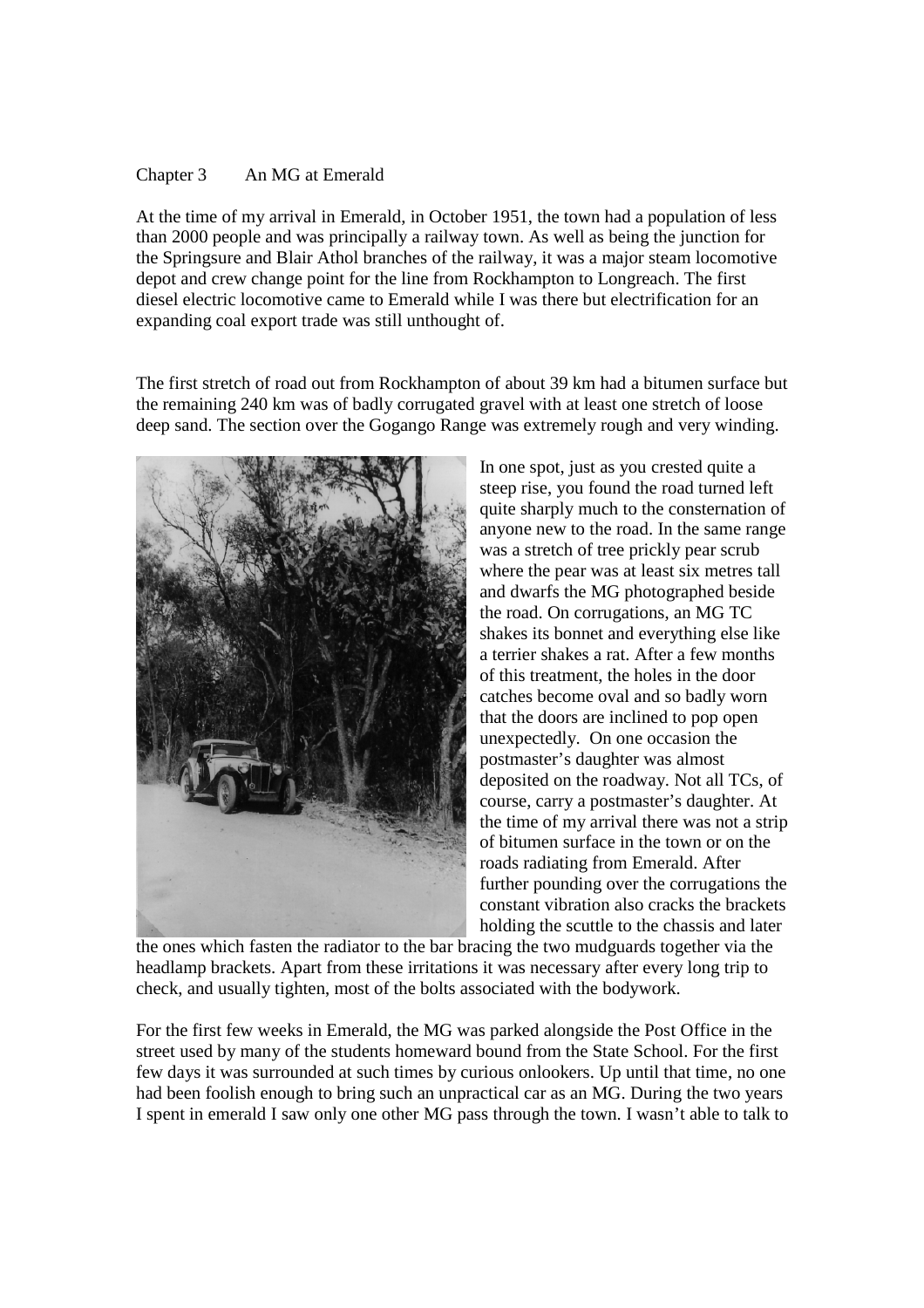the driver but I am quite sure that he regretted making the trip as no matter which way you went, the road was atrocious and, in wet weather, usually untrafficable. In fact the road to the west was considered so bad that the PMG (now Telstra) technical staff at Emerald were instructed not to take the official vehicle, a Morris Commercial light truck, beyond Anakie 34 km further west. To get to the end of the Emerald Technicians' district at Bogantungan we had to go by train or with line staff in a heavier truck. It didn't seem to make such sense as any motorist going through Emerald on their way to Alpha, Barcaldine or Longreach and beyond, and places in between, had to use the same road no matter what sort of vehicle they were driving.

There are two incidents concerning the MG and Emerald I recall with some amusement. On the first occasion, after careful scrutiny of the MG, a young schoolgirl remarked to her friend, "My daddy couldn't fit into this car, he's a big man!" In the second incident, a young boy stepped into the gutter beside the car and ran his hand from the top of his head to the top of the fabric hood of the car. He then remarked to his mate, "There, I told you I was taller than this little car!"

Some months after arriving in Emerald, it became obvious that the car was in need of a tune-up and it became necessary to decided which garage would have my custom. Not that there was much choice. After some consideration, I realized that the local mechanics knew about as much as I did about tuning twin SU carburretors , virtually nothing! The decision made was to learn myself rather than pay someone else to learn on my car. With another MG to come and also a Triumph TR2, both with twin SUs, it was a good decision. It was also the reason I bought the book "Tuning and Maintenance of MGs" referred to earlier. A year or so later I was also able to obtain two copies of the MG Car Club magazine 'Safety Fast' which contained an article on tuning twin SUs. I still have the magazine and on many occasions have photocopied the articles for other MG owners.

There are now quite a number of books about MG cars in my possession but unfortunately not an MG car apart from a Dinky Toys MG TF and a Matchbox MG TC. There is also a Triumph TR2 and a Porsche 356 by Dinky Toys. I have owned a TR2 and aspired to a Porsche which is why I keep the models as pleasant reminders of days gone by.

While sharing a house with one of the postal clerks, and being within easy walking distance of the exchange, I took the opportunity to give the engine a top overhaul and to replace the valve guides and springs. While the cylinder head was at the local garage I had time to repair a number of the broken bars in the radiator grill. Later when I moved to a boarding house, where it was still possible to keep the car under cover, I embarked on a project to repaint the car. It was done a section at a time, using a brush, after rubbing down each section with wet and dry abrasive paper. It proved possible to closely match the existing colours from the Dulux range of enamels. By keeping the tin in hot water, it proved possible to obtain a finish almost free of brush marks. The dash panel was also rather weather worn at the ends and was resurfaced with some Laminex. It was not standard but looked better than cracked sections of peeling varnish.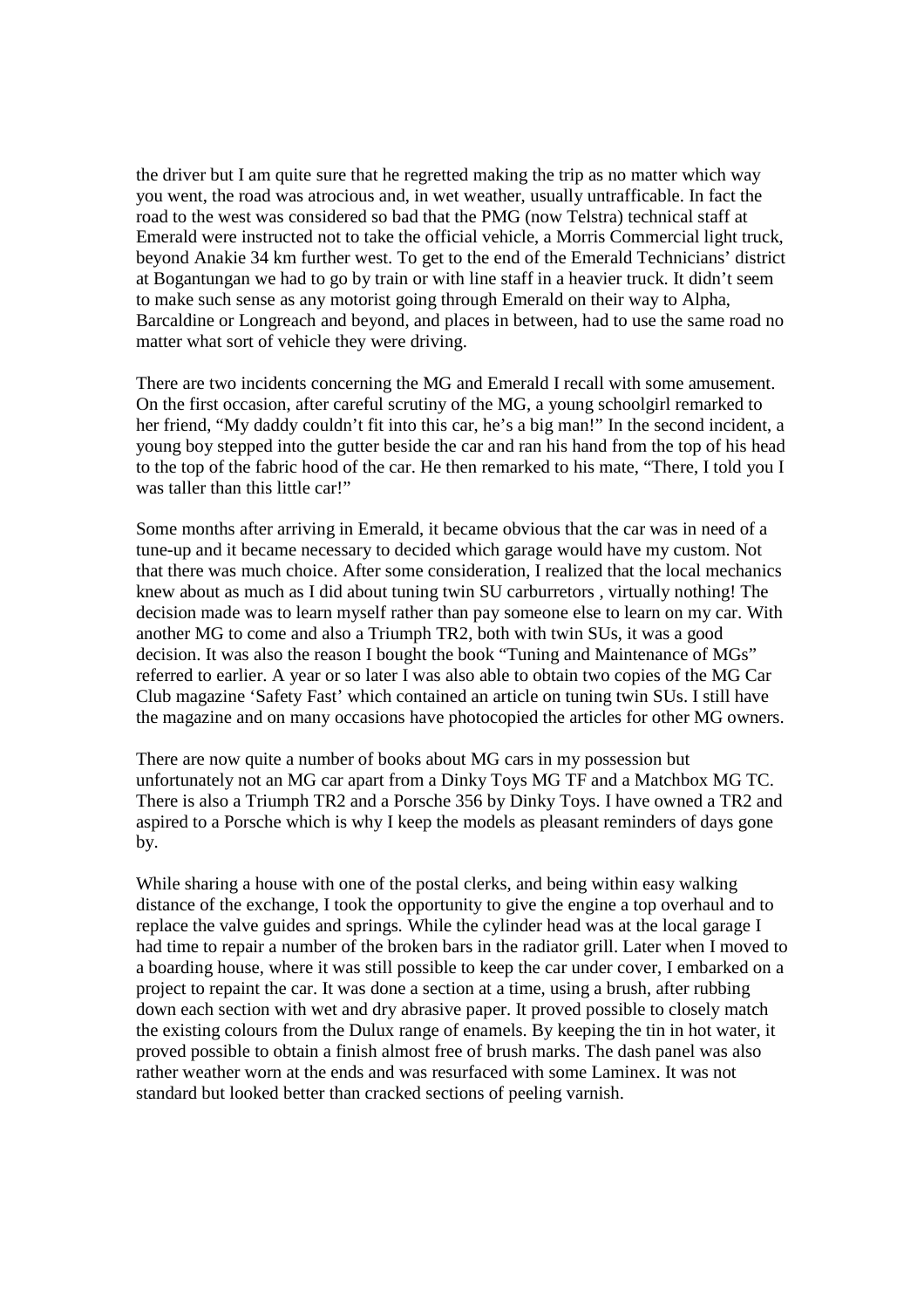



*Engine overhaul in Emerald*



One long weekend, as I had not seen my sister for quite a long time, I decided to make the trip from Emerald to Charters Towers. At the time the road was of gravel construction for every one of the 481 km. The RACQ strip maps recommended that travelers on that road take sufficient petrol, oil and water for the trip as no such facilities were available after leaving Clermont. In fact, Clermont was a few kilometers off the main road 108 km after leaving Emerald with 373 km still to go. In addition to 15 litres of petrol in a drum I took with me some drinking water, fruit and sandwiches and a can of engine oil. The latter chiefly because old habits die hard! Fortunately the road was in fairly good condition having been freshly graded after fairly general rain. As a result I was able to do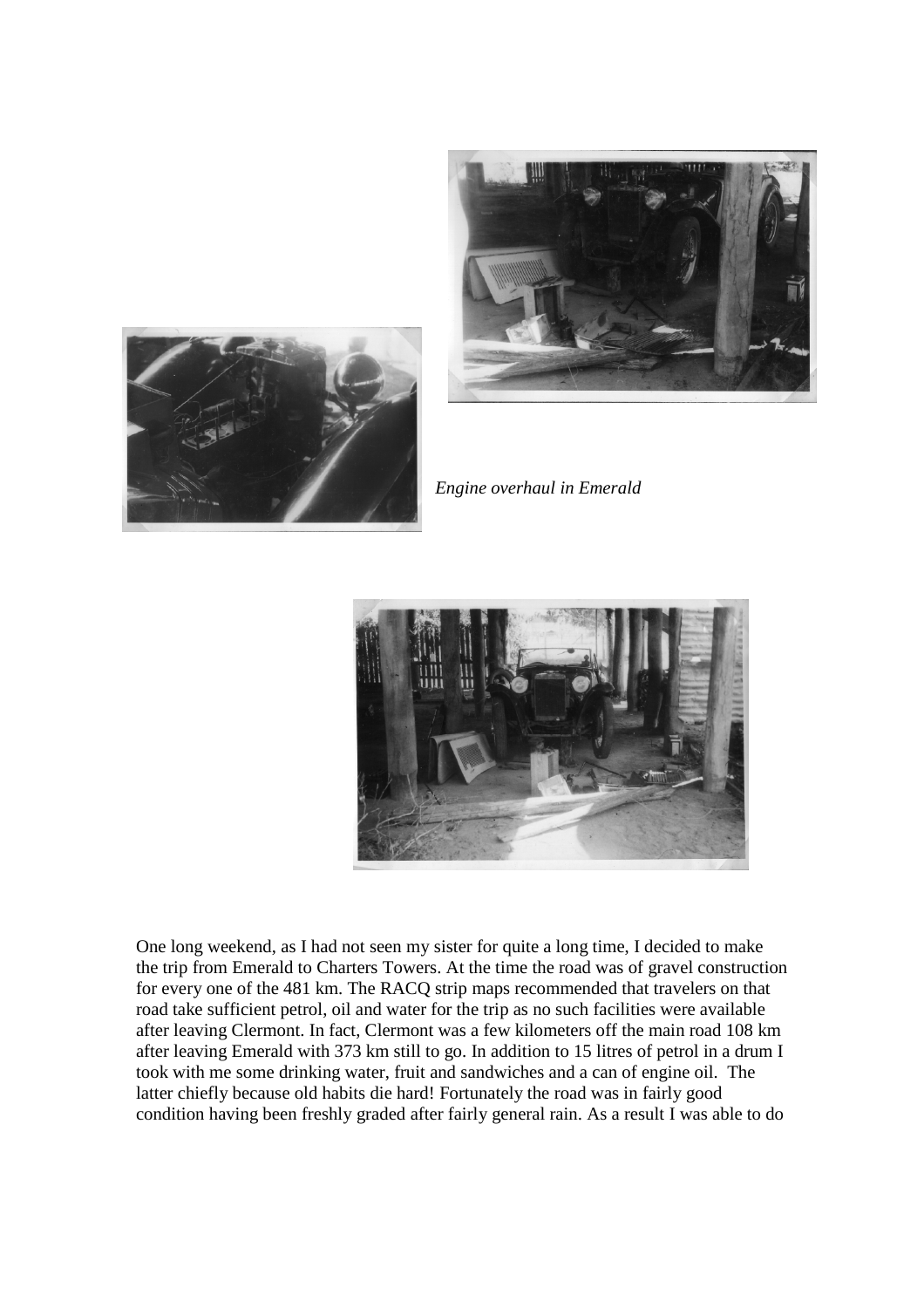the trip in 5 hours 50 minutes despite roadside assistance to a man, his wife and schoolage child whose car had stopped by the roadside. Their small Ford van had stopped after running very badly for about 60 km and the owner had no mechanical knowledge. There was a strong smell of petrol and on opening the bonnet I saw the float bowl hanging loosely from the carburetor and held on by only one screw. Petrol was spilling everywhere. Having made the bowl secure, with screws from a tin of odds and ends I carried in my car, we checked his petrol tank. There was only enough petrol to get them half the remaining distance to Charters Towers. After checking that I had enough petrol, about half of the fuel in my 15 litre can went into his petrol tank and we continued on our way. On arrival at Charters Towers at about 10.30 am I visited the Post Office to send a telegram to my workmates in Emerald to settle a bet about how long it would take to make the trip. Post Offices in 1952 still remained open on Saturday mornings and postmen made two deliveries on weekdays in the bigger cities and towns. This is probably one reason we oldies talk of the 'good old days'. The next step was to buy petrol and as I turned the corner to head downhill to a garage, the last petrol in the tank was used up. There was still about seven litres in the drum should it have been needed. As I coasted into the driveway of the garage the people in the little Ford van were already filling their tank and again offered their thanks. The return trip proved to be uneventful.

In 1958 as part of our honeymoon my wife and I traveled the same road in my Triumph TR2. This time it was to see my sister, and also my mother who had shifted to Charters Towers after my father's death. The road was little if any better apart from the section of bitumen at the other end. There had been rather heavy wet season rainfall and in a couple of places there were great holes in the road. I don't mean potholes. These were up to two or three metres long and half a metre deep where semi trailers had been bogged.

Despite the shocking road to Springsure, it was not unusual to make the 69 km trip with one or sometimes two passengers to attend a ball or other social event. The road was a little better than the road to the west but still mostly of formed gravel with some sections of graded earth formation. On some occasions when races were held at Springsure there would be two trips as a ball would be held on both the Friday and Saturday night. Despite the bad roads and an occasional heavy load I only tore the speedometer cable off once while at Emerald.

One of the perils of driving in country areas, in the late afternoon and night, are those cursed hopping marsupials. Someone once said to me, 'It's not the silly beggar you see jump from the side of the road that you hit, it's the silly b….d that follows him across!' I only hit two in the two years at Emerald and they both got up and hopped away. I have hit only one since and that was many years later when driving a backup vehicle for a Citroen in the Repco Rally. There are certainly a lot of country people who run into the same problem as many times as that in one year if the carcasses by the roadside are any indication. The first effort was a wallaby which broke the outside rear vision mirror, tore the fabric of the hood above my head, ruined the rear sidescreen and left a great toenail scratch on the door just below the cut away section. There was a moment when I thought that I would be able to say, 'I once nursed a fully grown wild wallaby'. We were on the way to Springsure, to one of the previously mentioned balls, and I had slowed down